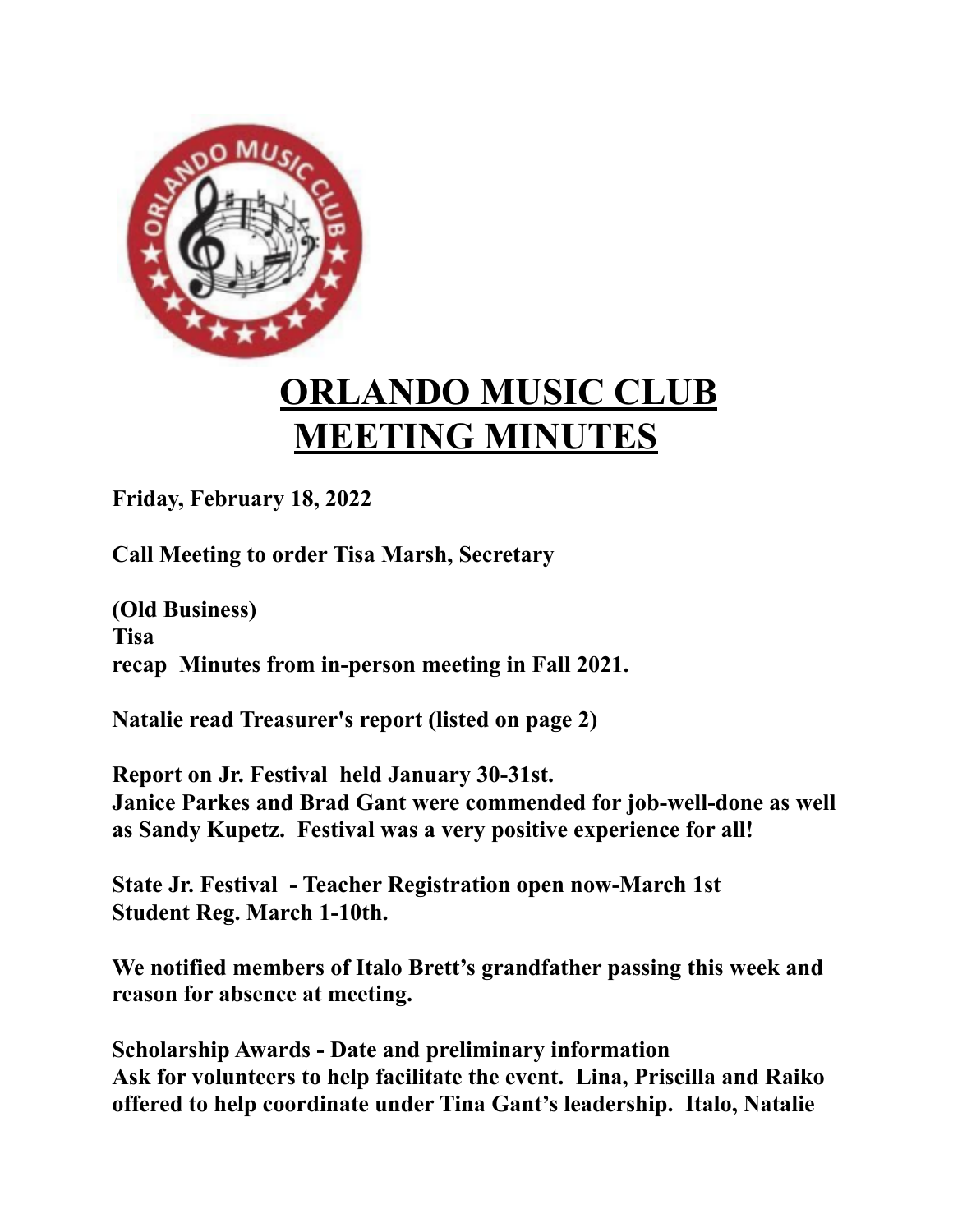**and Tisa will help as well.**

**Please notify [sterlingviolins@gmail.com](mailto:sterlingviolins@gmail.com) if you can help organize the event.**

**All participating teachers will be asked to volunteer at some level on the day of the event.**

**Early Bird event was renamed by members as the Stellar Student event (thank you for the suggestion, Lisa Moore :)**

**Teacher may only register 2 or 3 students for that recital - only Primary levels.**

**There will be only Piano Solo, Concerto and Vocal events for audition this year. If teachers would like to see other events added, please express your interest to Tina Gant for consideration for next year.**

**The OMC Board serves for two years, which will end in May.**

**Natalie Kalugina is unable to serve again and the Club thanked her for doing a wonderful and thorough job organizing monies and records. She has kept up with renewing dates for services and insurance for event efficiently.**

**Tisa is moving out of State with her husband's ministry efforts. She will be unable to serve another term as well. She is moving from her home March 21st but will continue to serve administratively and in Zoom meetings until her term is complete.**

**Tina, Brad and Italo are considering allowing their names to run again. Official nominations will take place at the April OMC meeting.**

**We asked for interest in serving on the OMC Board.**

**So far, Elaine Knight is willing to be nominated for Secretary. If any other members are interested, please email [tisamarsh@gmail.com](mailto:tisamarsh@gmail.com) or [sterlingviolins@gmail.com](mailto:sterlingviolins@gmail.com)**

**Motion to Close:**